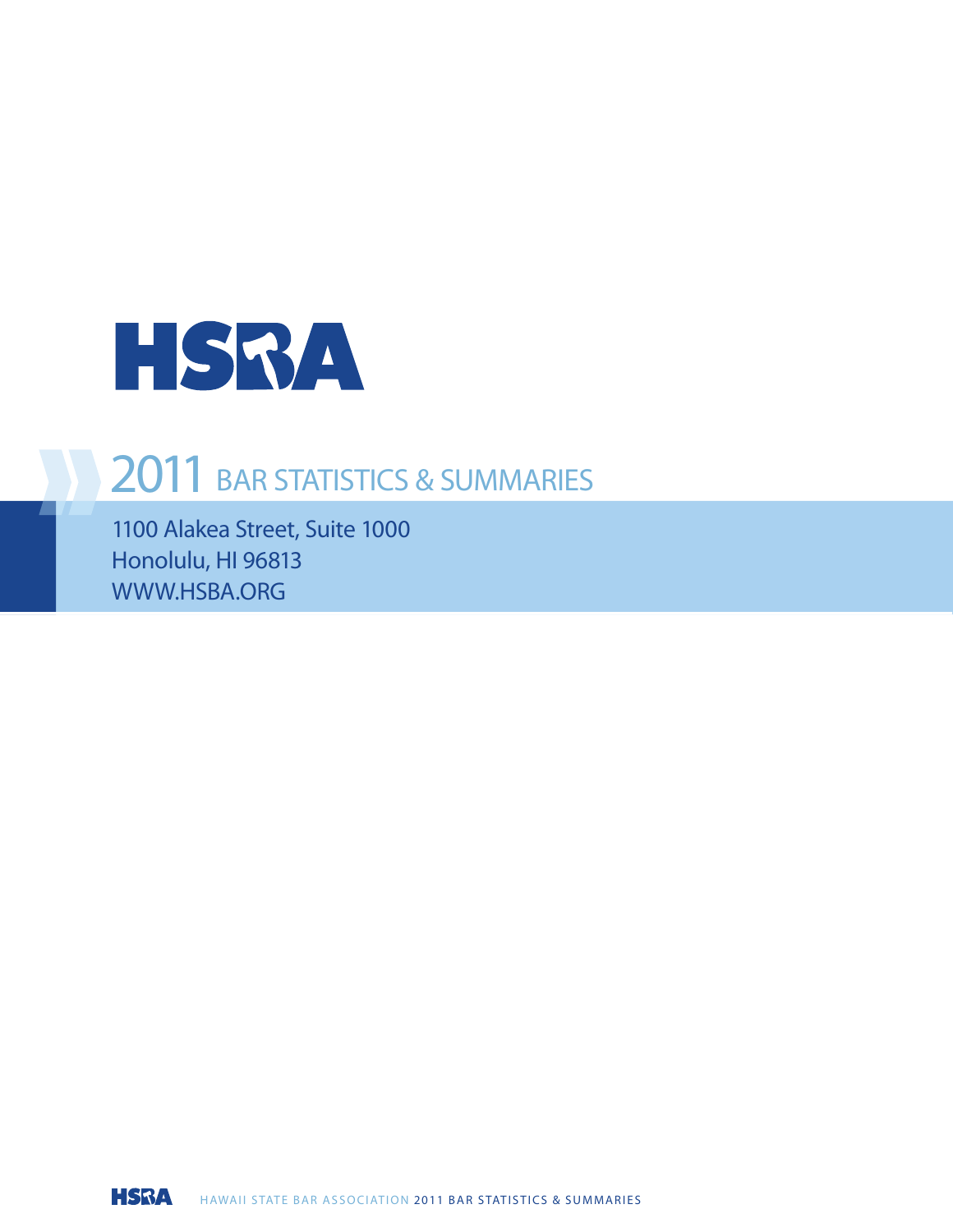TOTAL MEMBERSHIP

7,342 NEMBERSHIP BREAKDOWN<br>
TOTAL MEMBERSHIP BREAKDOWN<br>
TOTAL MEMBERSHIP BREAKDOWN<br>
TOTAL MEMBERSHIP BREAKDOWN<br>
TAL MEMBERSHIP BREAKDOWN<br>
TAL MEMBERSHIP BREAKDOWN<br>
TAL MEMBERSHIP BREAKDOWN<br>
TAL AT TRISPERS CONTROLL STRAINS AND

Active Attorneys: 4,632

Inactive Attorneys:

2,710

IN HAWAII

Oahu Attorneys: 4,288

Maui Attorneys:

307

Kauai Attorneys:

135

East Hawaii Attorneys:

206

West Hawaii Attorneys:

145

TOTAL ATTORNEYS IN HAWAII

5,081

ACTIVE MEMBERS:

4,632 **JUDGES** 

86

GOVERNMENT ATTORNEYS:

877

IN HOUSE COUNSEL:

445

SOLO PRACTICE:

1,414

FIRMS OF 2-5 ATTORNEYS:

620

FIRMS OF 6-14 ATTORNEYS:

421

FIRMS OF 15 OR MORE:

769

### STATUS TYPES

ACTIVE

GOVERNMENT

**JUDGE** 

JUDGE EMERITUS

INACTIVE

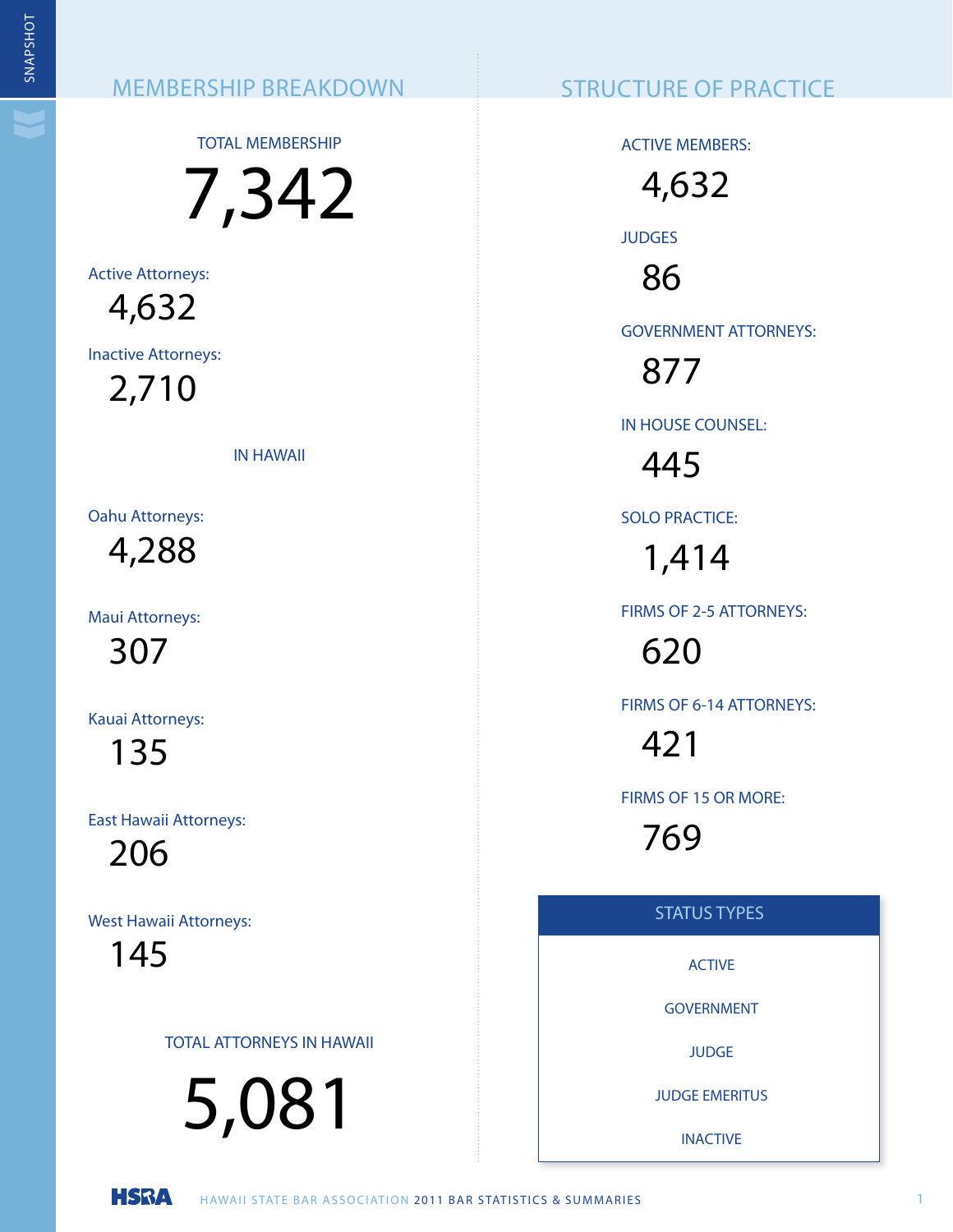# 2011 MEMBERSHIP CLASSIFICATION REPORT

|                     | Hawaii State Bar Association                |                 |                           |                 |                 |                      |                |                 |                 |                |
|---------------------|---------------------------------------------|-----------------|---------------------------|-----------------|-----------------|----------------------|----------------|-----------------|-----------------|----------------|
|                     | Membership Classification Report            |                 |                           |                 |                 |                      |                |                 |                 |                |
| As of April 5, 2011 |                                             |                 |                           |                 |                 |                      |                |                 |                 |                |
|                     |                                             |                 |                           |                 |                 |                      | <b>Hawaii</b>  |                 | <b>Hawaii</b>   |                |
|                     |                                             |                 |                           | Total in        |                 | Women in Total under | Women          |                 | Women           |                |
| Membership Status   |                                             | Total           | Women                     | Hawaii          | Hawaii          | 5                    | under 5        | Total 5+        | $5+$            |                |
| Active              | Active                                      | 3,507           | 1,160                     | 3,072           | 1,017           | 298                  | 125            | 3,209           | 892             |                |
|                     | <b>Active Emeritus</b>                      | 162             | 11                        | 141             | 9               |                      |                | 162             | 9               |                |
|                     | Government                                  | 868             | 430                       | 800             | 405             | 98                   | 42             | 770             | 363             |                |
|                     | <b>Government Emeritus</b>                  | 9               |                           | 8               |                 |                      |                | 9               |                 |                |
|                     | Judge                                       | 85              | $\overline{27}$           | 86              | $\overline{27}$ |                      |                | 85              | 27              |                |
|                     | Judge Emeritus                              | $\mathbf{1}$    |                           | $\mathbf{1}$    | $\mathbf 0$     |                      |                |                 |                 |                |
|                     | Total                                       | 4,632           | 1,628                     | 4,108           | 1,458           | 396                  | 167            | 4,236           | 1,291           |                |
|                     |                                             |                 |                           |                 |                 |                      |                |                 |                 |                |
| Inactive            | Voluntary                                   | 2,497           | 1,145                     | 849             | 448             | 146                  | 54             | 2,351           | 394             |                |
|                     | Pro Bono                                    | $\overline{2}$  | 1                         | 1               | 1               | 2                    | 1              | $\Omega$        | $\Omega$        |                |
|                     | Emeritus                                    | 211             | $\overline{24}$           | 123             | $\overline{13}$ |                      |                | 211             | $\overline{13}$ |                |
|                     | Total                                       | 2,710           | 1,170                     | 973             | 462             | 148                  | 55             | 2,562           | 407             |                |
|                     |                                             |                 |                           |                 |                 |                      |                |                 |                 |                |
| Total               |                                             | 7,342           | 2,798                     | 5,081           | 1,920           | 544                  | 222            | 6,798           | 1,698           |                |
|                     |                                             |                 |                           |                 |                 |                      |                |                 |                 |                |
|                     | Hawaii State Bar Association                |                 |                           |                 |                 |                      |                |                 |                 |                |
|                     | Membership Classification Report per Island |                 |                           |                 |                 |                      |                |                 |                 |                |
| As of April 5, 2011 |                                             |                 |                           |                 |                 |                      |                |                 |                 |                |
|                     |                                             |                 |                           |                 |                 |                      |                | Inactive        |                 |                |
|                     |                                             |                 | Active                    |                 | Govt            |                      | Judge          | (Voluntary/     | Inactive        |                |
|                     |                                             | Active          | Emeritus                  | Gov't           | Emeritus        | Judge                | Emeritus       | ProBono)        | Emeritus        | Total          |
| Oahu                | Female                                      | 871             | 5                         | 330             |                 | $\overline{22}$      |                | 404             | $\overline{12}$ | 1,644          |
|                     | <b>Male</b>                                 | 1,747           | 102                       | 309             | 7               | 41                   | 1              | 341             | 96              | 2,644          |
|                     | Total                                       | 2,618           | 107                       | 639             | $\overline{7}$  | 63                   | 1              | 745             | 108             | 4,288          |
|                     |                                             |                 |                           |                 |                 |                      |                |                 |                 |                |
| Maui                | Female                                      | $\overline{57}$ | 3                         | 29              |                 | 1                    |                | $\overline{15}$ |                 | 105            |
|                     | Male                                        | 120             | $\overline{14}$           | 33              | 1               | 8                    |                | 21              | 5               | 202            |
|                     | Total                                       | 177             | 17                        | 62              | 1               | 9                    | 0              | 36              | 5               | 307            |
|                     |                                             |                 |                           |                 |                 |                      |                |                 |                 |                |
| Kauai               | Female                                      | 28              |                           | 14              |                 | 2                    |                | 11              |                 | 55             |
|                     | Male                                        | $\overline{47}$ | $\overline{3}$            | $\overline{18}$ |                 | $\overline{1}$       |                | 9               | $\overline{2}$  | 80             |
|                     | Total                                       | $\overline{75}$ | $\overline{\overline{3}}$ | $\overline{32}$ | 0               | $\overline{3}$       | 0              | $\overline{20}$ | $\overline{2}$  | 135            |
|                     |                                             |                 |                           |                 |                 |                      |                |                 |                 |                |
| East Hawa Female    |                                             | $\overline{28}$ | 1                         | $\overline{24}$ |                 | 1                    |                | 8               |                 | 62             |
|                     | Male                                        | 79              | $6\overline{6}$           | $\overline{27}$ |                 | 5                    |                | $\overline{21}$ | 6               | 144            |
|                     | Total                                       | 107             | $\overline{7}$            | $\overline{51}$ | $\overline{0}$  | $\overline{6}$       | $\overline{0}$ | 29              | $\overline{6}$  | 206            |
|                     |                                             |                 |                           |                 |                 |                      |                |                 |                 |                |
| West                |                                             |                 |                           |                 |                 |                      |                |                 |                 |                |
| Hawaii              | Female                                      | 33              |                           | 8               |                 | 1                    |                | 11              | 1               | 54             |
|                     | Male                                        | $\overline{62}$ | 7                         | $\overline{8}$  |                 | $\overline{4}$       |                | $\overline{10}$ |                 | 91             |
|                     | Total                                       | 95              | 7                         | 16              | 0               | 5                    | 0              | $\overline{21}$ | 1               | 145            |
|                     |                                             |                 |                           |                 |                 |                      |                |                 |                 |                |
| Total               | Female                                      | 1,017           | $\boldsymbol{9}$          | 405             | $\mathsf 0$     | $\overline{27}$      | $\mathsf 0$    | 449             | 13              | 1,920          |
|                     | Male<br>Total                               | 2,055<br>3,072  | 132<br>141                | 395<br>800      | $\overline{8}$  | 59<br>86             | $\overline{1}$ | 402<br>851      | 109<br>122      | 3,161<br>5,081 |
|                     |                                             |                 |                           |                 | 8               |                      | 1              |                 |                 |                |
|                     |                                             |                 |                           |                 |                 |                      |                |                 |                 |                |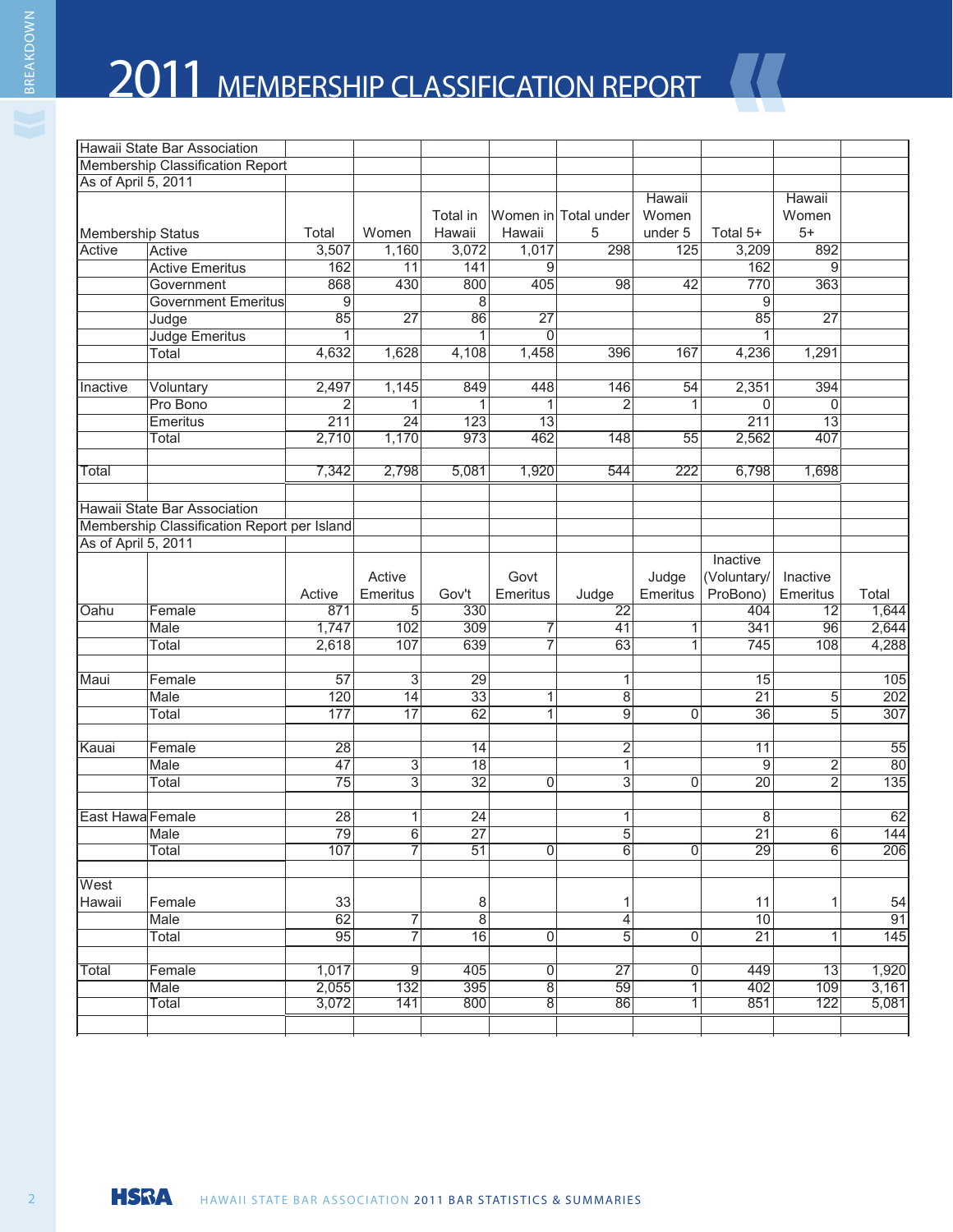# 2011 AGE STATISTICS

|                       |       |       |       |        |       |       |       |       | Total          |
|-----------------------|-------|-------|-------|--------|-------|-------|-------|-------|----------------|
| <b>Age Statistics</b> | $90+$ | 80-89 | 70-79 | 60-69  | 50-59 | 40-49 | 30-39 | 20-29 | <b>Members</b> |
| <b>Active</b>         |       | 31    | 127   | 810    | 1145  | 785   | 622   | 146   | 3,669          |
|                       |       |       |       |        |       |       |       |       |                |
| Government            |       |       | 6     | 103    | 268   | 224   | 218   | 55    | 877            |
| Judge                 |       |       |       | 23     | 54    |       |       |       | 86             |
| <b>Inactive</b>       |       | 64    | 139   | 567    | 758   | 678   | 427   | 69    | 2,710          |
| <b>Total</b>          |       | 98    | 2731  | 1.5031 | 2,225 | 1.695 | 1,267 | 270   | 7,342          |

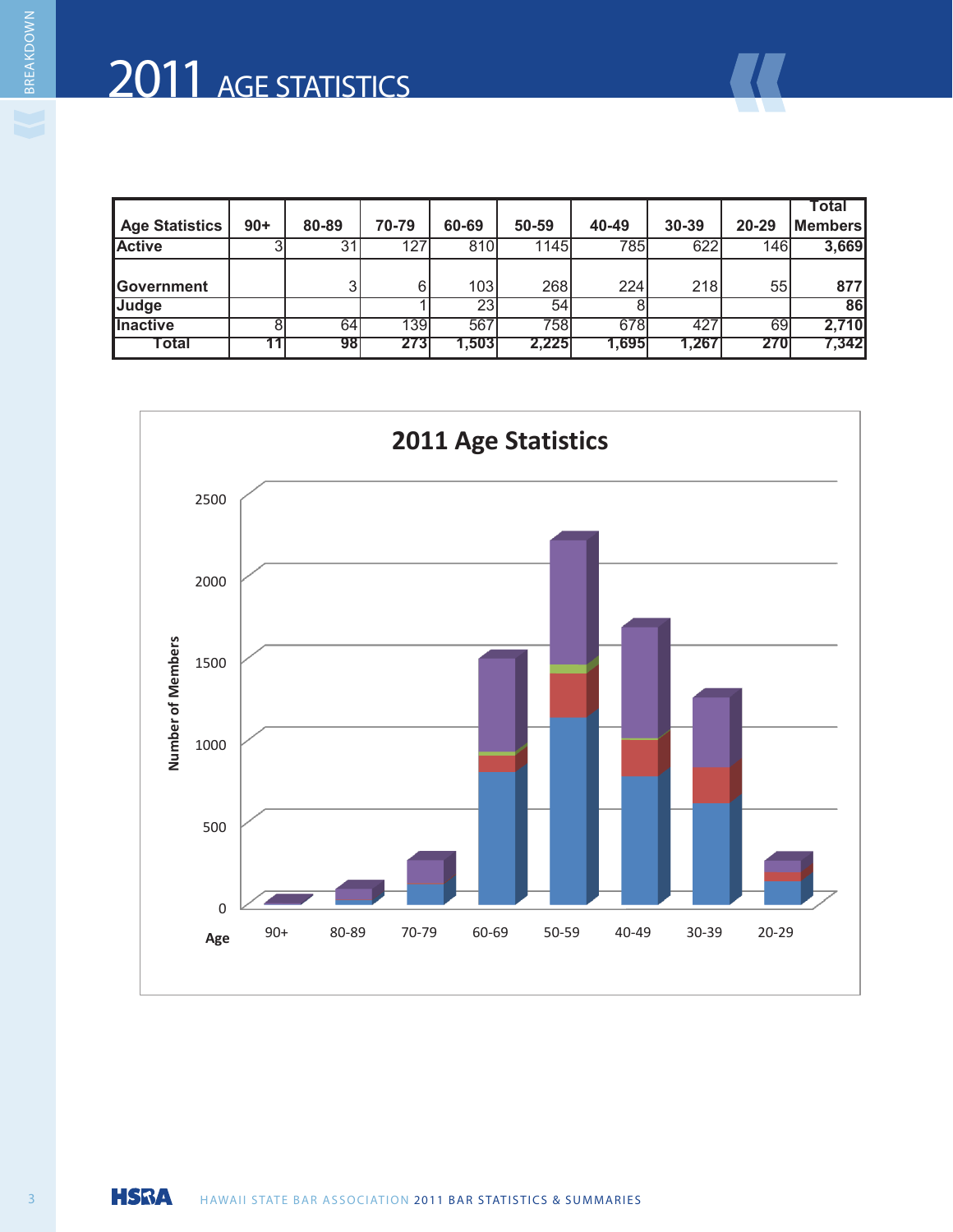|                    |       |       |       |       |       |        |       |       | Total            |
|--------------------|-------|-------|-------|-------|-------|--------|-------|-------|------------------|
|                    | $90+$ | 80-89 | 70-79 | 60-69 | 50-59 | 40-49  | 30-39 | 20-29 | <b> Members </b> |
| <b>Active</b>      |       |       | 127   | 810   | 1.145 | 785    | 622   | 146   | 3,669            |
| <b>IGovernment</b> |       |       |       | 103   | 268   | 224    | 218   | 55    | 877              |
| <b>Judge</b>       |       |       |       | 23    | 54    |        |       |       | <b>86</b>        |
| <b>Ilnactive</b>   |       | 64    | 139   | 567   | 758   | 678    | 427   | 69    | 2,710            |
| ⊺otal              |       | 98    | 273   | 1,503 | 2,225 | 1.6951 | 1,267 | 270   | 7,342            |



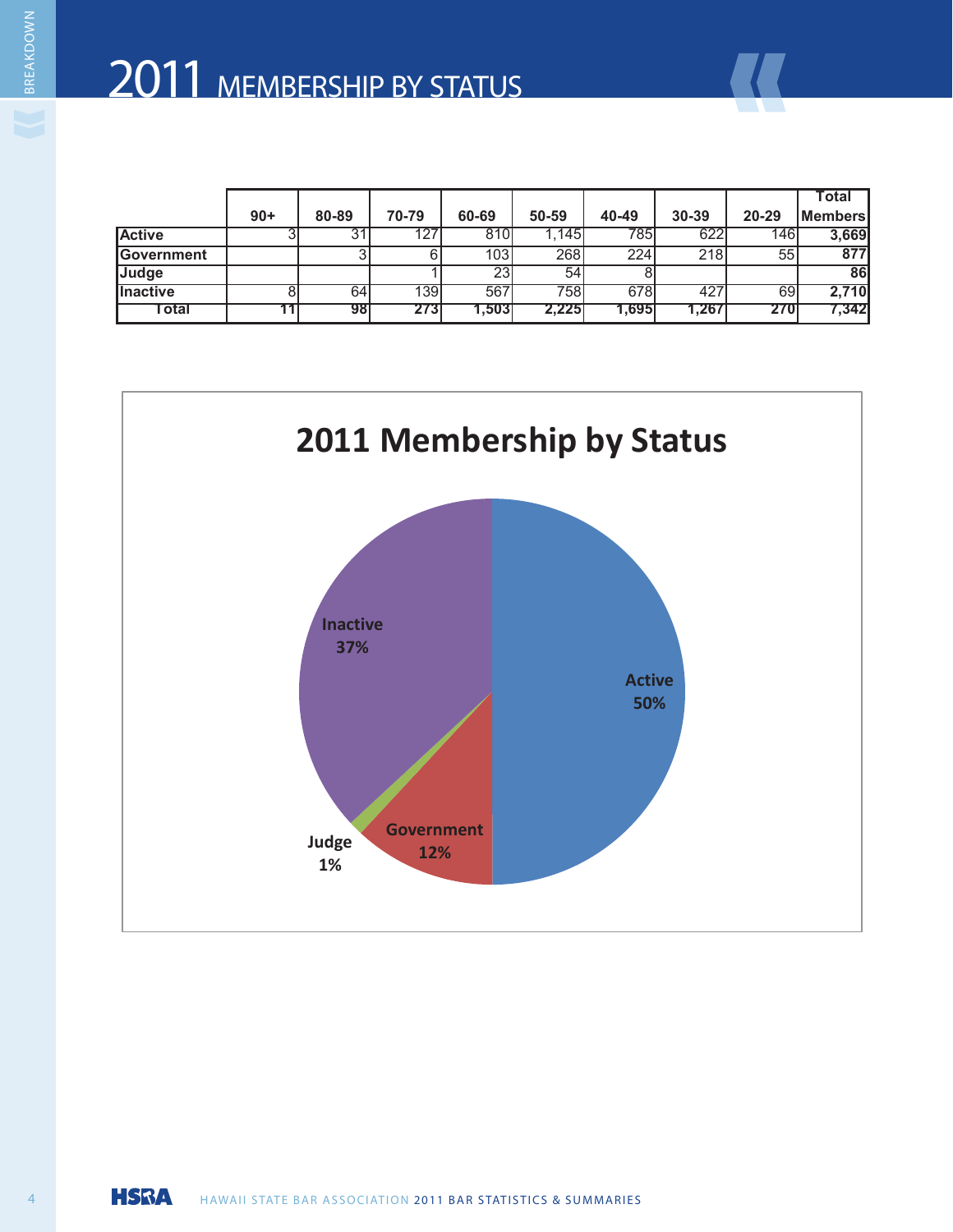# 2011 ETHNICITY SUMMARY

 $\mathbf{r}$ 

| Active                     |
|----------------------------|
| <b>Active - Emeritus</b>   |
| Government                 |
| <b>Government Emeritus</b> |
| Judge                      |
| <b>Judge Emeritus</b>      |
| <b>Inactive Emeritus</b>   |
| <b>Inactive Voluntary</b>  |
| <b>Inactive Pro Bono</b>   |
| <b>Total</b>               |
|                            |

|                            |                      |      |        |           |        |          |                 |                 |        | Hawaiian, Part   | <b>Other Pacific</b> |      |           |                 |          |                 |
|----------------------------|----------------------|------|--------|-----------|--------|----------|-----------------|-----------------|--------|------------------|----------------------|------|-----------|-----------------|----------|-----------------|
|                            | <b>Afro American</b> |      |        | Caucasian |        | Chinesel |                 | <b>Filipino</b> |        | <b>Hawaiian</b>  | Islander             |      | Korean    |                 | Japanese |                 |
|                            | Female               | Male | Female | Male      | Female | Male     | Female          | Male            | Female | Male             | Female               | Male | Female    | Male            | Female   | Male            |
| Active                     |                      |      | 394    | 956       | 128    | 241      | 48              | 49              | 76     | 121 <sub>1</sub> |                      | ΙV   |           | 64              | 257      | 477             |
| <b>Active - Emeritus</b>   |                      |      |        | 75        |        | 17       |                 |                 |        |                  |                      |      |           |                 |          |                 |
| Government                 |                      |      | 100l   | 133       | 43     | 50       | 12 <sup>1</sup> | <b>20</b>       | 46     | 27               |                      |      | 161       |                 | 104      | 100             |
| <b>Government Emeritus</b> |                      |      |        |           |        |          |                 |                 |        |                  |                      |      |           |                 |          |                 |
| Judge                      |                      |      |        | 19        |        |          |                 |                 |        |                  |                      |      |           |                 |          | 12              |
| Judge Emeritus             |                      |      |        |           |        |          |                 |                 |        |                  |                      |      |           |                 |          |                 |
| <b>Inactive Emeritus</b>   |                      |      |        | 99        |        | 14       |                 |                 |        |                  |                      |      |           |                 |          | 35 <sub>l</sub> |
| <b>Inactive Voluntary</b>  |                      |      | 441    | 698       | 106    | 92       | 34              | 23              | 94     | 52               | 191                  | 121  | <b>28</b> | 18 <sub>1</sub> | 177      | 187             |
| <b>Inactive Pro Bono</b>   |                      |      |        |           |        |          |                 |                 |        |                  |                      |      |           |                 |          |                 |
| Total                      | 16                   | 30   | 964    | .987      | 281    | 418      | 97 <sup>1</sup> | 104             | 222    | 219              | 30 <sup>1</sup>      | 27   | 88        | 104             | 548      | 843             |
|                            |                      |      |        |           |        |          |                 |                 |        |                  |                      |      |           |                 |          |                 |

| <b>Active</b>             |
|---------------------------|
| <b>Active - Emeritus</b>  |
| Government                |
| <b>Government Emeritu</b> |
| Judge                     |
| <b>Judge Emeritus</b>     |
| <b>Inactive Emeritus</b>  |
| <b>Inactive Voluntary</b> |
| <b>Inactive Pro Bono</b>  |
| Total                     |
|                           |

|                            | <b>No Answer</b>        |     | <b>Others</b>        |       | Total       |             | Total           |
|----------------------------|-------------------------|-----|----------------------|-------|-------------|-------------|-----------------|
|                            | Female Male Female Male |     |                      |       | Female      | Male        | <b>Members</b>  |
| Active                     | 122                     | 266 |                      | 7 O I | <b>160T</b> | 2,347       | 3,507           |
| <b>Active - Emeritus</b>   |                         |     |                      |       |             | 151         |                 |
| Government                 | $- -$                   | 65  | $\sim$ $\sim$ $\sim$ |       | 430         | $-$<br>4381 | 868             |
| <b>Government Emeritus</b> |                         |     |                      |       |             |             |                 |
| Judge                      |                         |     |                      |       |             |             |                 |
| <b>Judge Emeritus</b>      |                         |     |                      |       |             |             |                 |
| <b>Inactive Emeritus</b>   |                         |     |                      |       |             | 187         | 21 <sup>1</sup> |
| <b>Inactive Voluntary</b>  | 159                     | 195 |                      |       | .145        | 1,352       | 2,497           |
| <b>Inactive Pro Bono</b>   |                         |     |                      |       |             |             |                 |
| Total                      | 362                     | 564 | 190                  | 248   | 2,798       | 4,544       | 7,342           |

|            |                      |                                        |                  |                    | Hawaiian, Part   Other Pacific |                          |                      |                            |
|------------|----------------------|----------------------------------------|------------------|--------------------|--------------------------------|--------------------------|----------------------|----------------------------|
|            | <b>Afro American</b> | Caucasian                              | <b>Chinese</b>   | <b>Filipino</b>    | Haw'n                          | Islander                 | Korean               | Japanese                   |
| Active     | ∠∠                   |                                        | $\sim$<br>38     | $\sqrt{2}$<br>י שי | $\sim$<br>---                  |                          | $\sqrt{2}$<br>$\sim$ | $-00$<br>.                 |
| Government |                      | $\sim$ $\sim$                          | $\sim$ $\sim$    |                    | $\sim$ $\sim$                  |                          | $\sim$ $\sim$        | $\sim$ $\sim$ $\sim$<br>-~ |
| Judge      |                      |                                        |                  |                    |                                |                          |                      |                            |
| Inactive   |                      | $\sim$ $\sim$ $\sim$ $\sim$<br>ب ت∠ 1, | 04C<br>$\sim$ 12 |                    | $\cdot$ $-$                    | $\sim$ $\sim$            |                      | $- - -$<br>- - - -         |
| Tota.      |                      | 2,95'                                  | $\sim$<br>໐ຯຯ    | $-$<br>ZU L        | AA4<br>.                       | $\overline{\phantom{a}}$ | 192                  | 1,391                      |

**Industrial Industrial Industrial Industrial Industrial Industrial Industrial Industrial Industrial Industrial** 

| <b>Active</b>   |       |
|-----------------|-------|
| Government      |       |
| Judge           |       |
| <b>Inactive</b> |       |
|                 | Total |

|                                 | <b>No Answer</b>           | <b>Others</b>            | Total |
|---------------------------------|----------------------------|--------------------------|-------|
| Active                          | $\Lambda$ $\Lambda$<br>4U4 | 230                      | 3,669 |
|                                 | 4A<br>$\mathbf{r}$         | $\overline{\phantom{0}}$ | 877   |
|                                 |                            |                          |       |
| Government<br>Judge<br>Inactive | 375<br><u>u i u</u>        | 4E4<br>1 U I             | 2,710 |
| <b>Total</b>                    | 926                        | 438                      | 7,342 |

**Judge** 7 19 3 4 7 3 5 3 1 2 9 12 2 5 2 1 27 58 85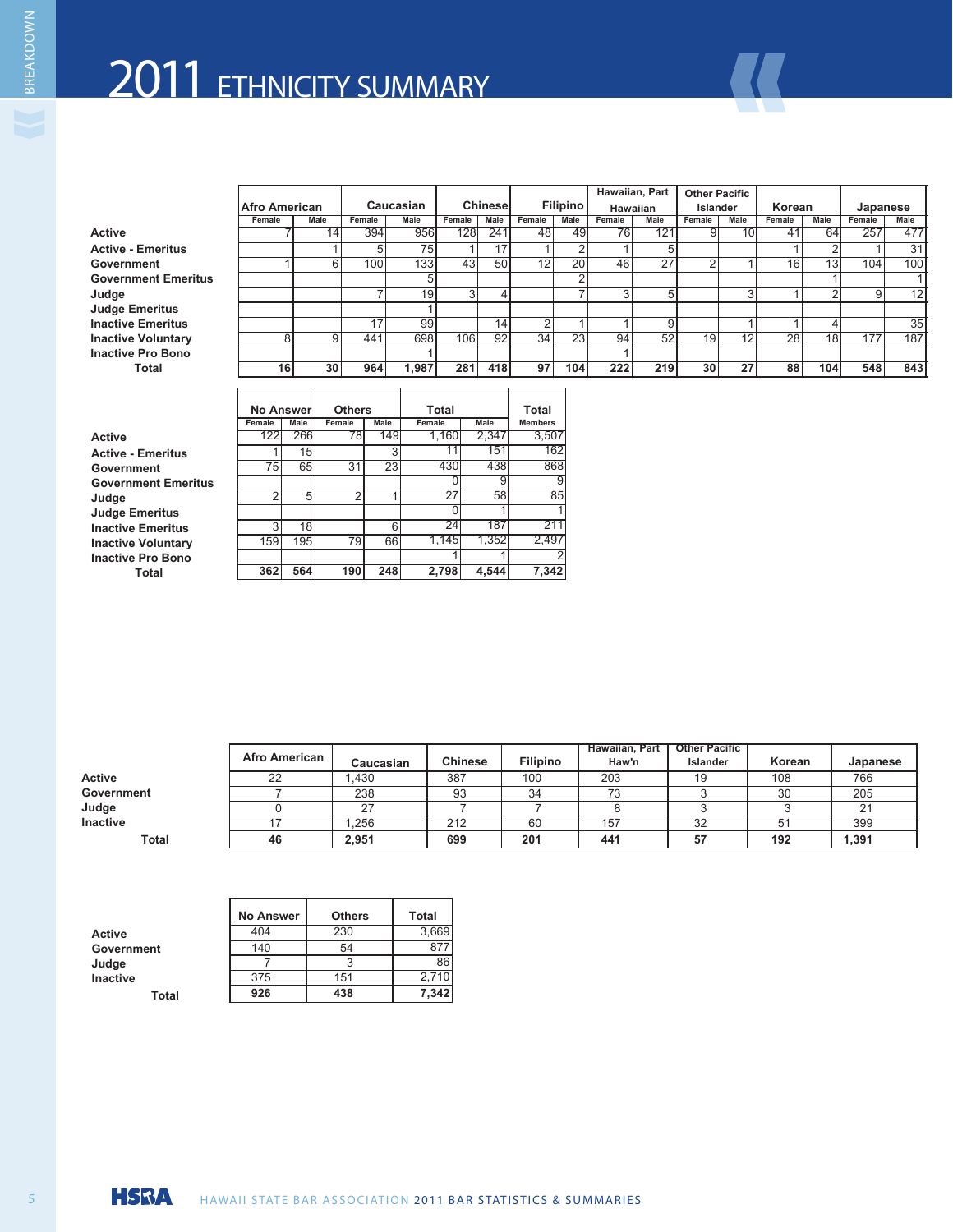#### **Private Practice**

|               |           | $2 - 5$ |      |         | $6 - 14$ |         | $15$ or |     | <b>Not</b> |            | Total # of     |  |  |
|---------------|-----------|---------|------|---------|----------|---------|---------|-----|------------|------------|----------------|--|--|
|               | Solo      |         | attv |         | attys    |         | more    |     | Applicable |            | <b>Members</b> |  |  |
| <b>Active</b> | 1.414 39% |         |      | 620 17% |          | 421 11% | 769     | 21% | 445        | <b>12%</b> | 3,669          |  |  |

#### **Professional Liability Insurance**

| <b>Total Active</b><br>Not Applicable |       | 455 In House Counsel/ etc. |       |     |
|---------------------------------------|-------|----------------------------|-------|-----|
| Applicable                            | 3,214 |                            |       |     |
|                                       |       | <b>Have Insurance</b>      | 2.449 | 76% |
|                                       |       | Do not Have                | 765   | 24% |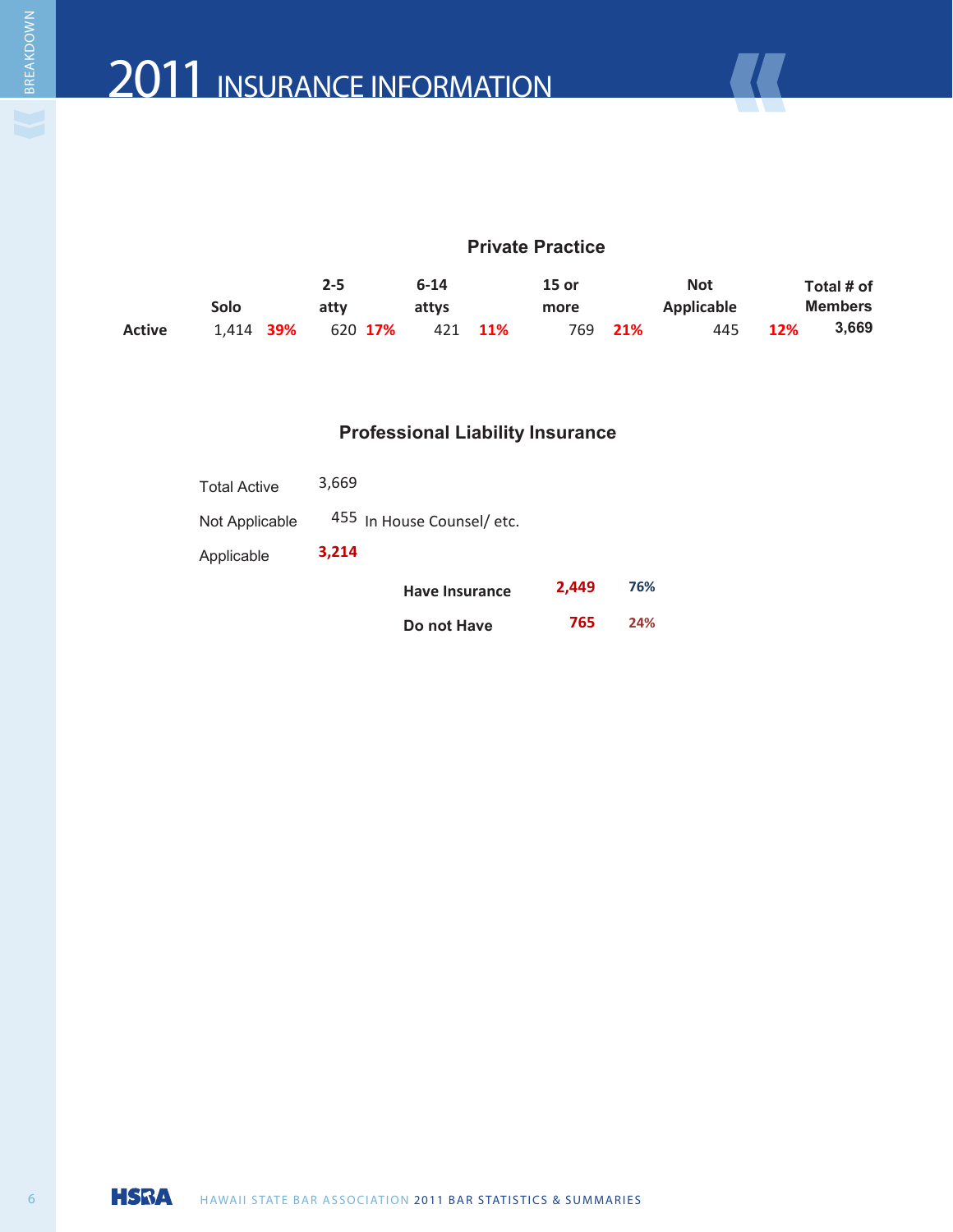|      |                 | # of           |            |                    | # of Hours        |                 |         |  |
|------|-----------------|----------------|------------|--------------------|-------------------|-----------------|---------|--|
|      |                 | <b>Members</b> |            |                    |                   | <b>Provided</b> |         |  |
|      | Total # of HSBA | Reporting      |            |                    | Provided by       | bv              |         |  |
| Year | <b>Members</b>  | Pro Bono       | Percentage | <b>Total Hours</b> | Active/Govt/Judge | <b>Inactive</b> | Average |  |
| 2002 | 6.703           | 1.904          | 28.41%     | 105.270            | 90.498            | 14.772          | 55.29   |  |
| 2003 | 6.804           | 1,586          | 23.31%     | 110.621            | 92.218            | 18.403          | 69.75   |  |
| 2004 | 6.908           | 1.877          | 27.17%     | 102.387            | 86.209            | 16.178          | 54.55   |  |
| 2005 | 6.954           | 1.903          | 27.37%     | 103.627            | 87,329            | 16,298          | 54.45   |  |
|      |                 |                |            |                    |                   |                 |         |  |

|       | Total # of HSBA | # of<br><b>Members</b><br><b>Providing</b> |            |                    | # of Hours<br><b>Provided by</b> | # of Hours<br><b>Provided</b> |       |
|-------|-----------------|--------------------------------------------|------------|--------------------|----------------------------------|-------------------------------|-------|
| Year  | <b>Members</b>  | <b>Pro Bono</b>                            | Percentage | <b>Total Hours</b> | Active/Govt/Judge                | by<br><b>Inactive</b>         |       |
| *2007 | 7.117           | 3.312                                      | 46.54%     | 204.540            | 163.480                          | 41.060                        | 61.76 |
| *2008 | 7.181           | 3.416                                      | 47.57%     | 198,150            | 162,839                          | 35,311                        | 58.01 |
| *2009 | 7.276           | 3.604                                      | 49.53%     | 231,189            | 185.159                          | 46.030                        | 64.15 |
| *2010 | 7.342           | 3.428                                      | 46.69%     | 232,325            | 172.043                          | 60.281                        | 67.77 |

| <b>Status</b>     | Total # of<br><b>Members</b> | # of Members<br><b>Providing Pro Bono</b> |     | 2007 Pro Bono Hours<br>Reported | Average |
|-------------------|------------------------------|-------------------------------------------|-----|---------------------------------|---------|
| <b>Government</b> | 886                          | 208                                       | 23% | 7.706                           | 37.05   |
| <b>Judges</b>     | 90                           | 42                                        | 47% | 1.359                           | 32.36   |
| <b>Active</b>     | 3,613                        | 2.419                                     | 67% | 154.416                         | 63.83   |
| <b>Inactive</b>   | 2.528                        | 643                                       | 25% | 41.059                          | 63.86   |
| Total             | 7,117                        | 3,312                                     | 47% | 204,540                         | 61.76   |

|                   | Total # of     | # of Members              |     | *2008 Pro Bono Hours |         |
|-------------------|----------------|---------------------------|-----|----------------------|---------|
| <b>Status</b>     | <b>Members</b> | <b>Providing Pro Bono</b> |     | Reported             | Average |
| Government        | 915            | 244                       | 27% | 9,595                | 39.33   |
| <b>Judges</b>     | 92             | 42                        | 46% | 1.590                | 37.86   |
| <b>Active</b>     | 3,626          | 2,459                     | 68% | 151,654              | 61.67   |
| <b>Inactive</b>   | 2,548          | 671                       | 26% | 35,311               | 52.62   |
| <b>Total</b>      | 7,181          | 3,416                     | 48% | 198,150              | 58.01   |
|                   |                |                           |     |                      |         |
|                   | Total # of     | # of Members              |     | *2009 Pro Bono Hours |         |
| <b>Status</b>     | <b>Members</b> | <b>Providing Pro Bono</b> |     | Reported             | Average |
| <b>Government</b> | 888            | 299                       | 34% | 10,692               | 35.76   |
| <b>Judges</b>     | 88             | 50                        | 57% | 2,587                | 51.74   |
| <b>Active</b>     | 3,693          | 2,543                     | 69% | 171,880              | 67.59   |
| <b>Inactive</b>   | 2,607          | 712                       | 27% | 46,030               | 64.65   |
| <b>Total</b>      | 7,276          | 3,604                     | 50% | 231,189              | 64.15   |

|                   | Total # of     | # of Members              |     | *2010 Pro Bono Hours |         |
|-------------------|----------------|---------------------------|-----|----------------------|---------|
| <b>Status</b>     | <b>Members</b> | <b>Providing Pro Bono</b> |     | Reported             | Average |
| <b>Government</b> | 877            | 272                       | 31% | 8.993                | 33.06   |
| <b>Judges</b>     | 86             | 55                        | 64% | 2.910                | 52.90   |
| <b>Active</b>     | 3,669          | 2.456                     | 67% | 160.141              | 65.20   |
| <b>Inactive</b>   | 2,710          | 645                       | 24% | 60.281               | 93.46   |
| Total             | 7,342          | 3.428                     | 47% | 232,325              | 67.77   |